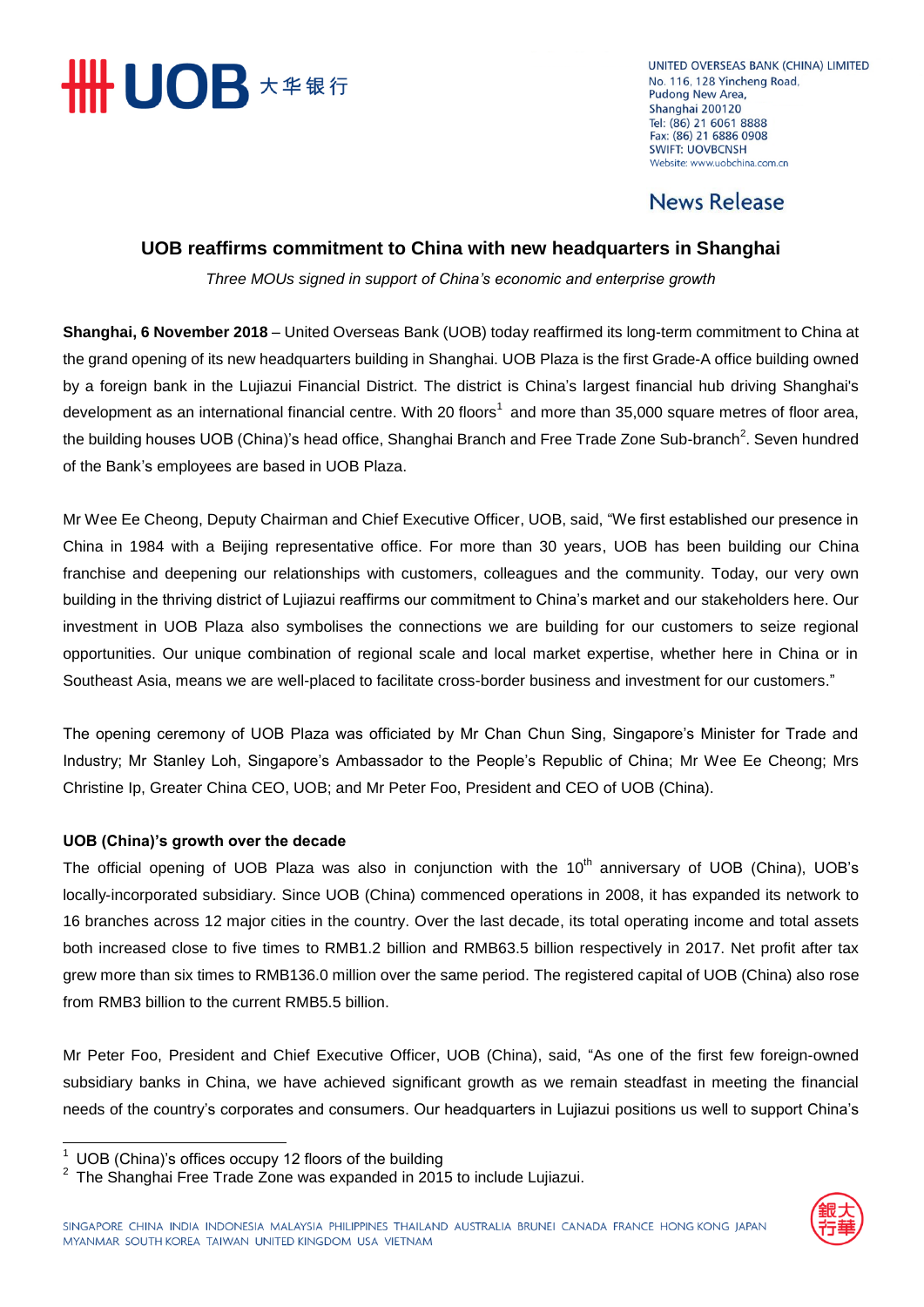# **# UOB 大华银行**

enterprise growth as this district is the testbed and transformation model for many of the country's economic and financial reforms. From here we will continue to deepen our presence and to sharpen our expertise in service of our clients. With China continuing to liberalise its financial sector and to promote regional initiatives such as the Belt and Road Initiative (BRI) and Greater Bay Area scheme, we will forge ahead to connect our customers to more opportunities within and across borders."

#### **Strengthening partnerships to deepen support of China's economic and enterprise growth**

UOB (China) also signed three Memoranda of Understanding (MOU) today.

The first MOU was with China CITIC Bank Corporation Limited to help more companies invest within and outside China. The two banks will collaborate to offer solutions in areas such as investment advisory, corporate and project financing, trade financing, financial derivatives and cross-border renminbi business.

Ms Yan Ying, Deputy General Manager, International Banking Department, China CITIC Bank Corporation Limited, said, "UOB is one of our core agent banks and has been working with us in our international business. Today's MOU reinforces the efforts of the two banks to provide our clients with better cross-border financial services in support of the BRI. We believe our complementary strengths will take the collaboration to greater heights."

The second MOU was with Ascendas-Singbridge Group, a Singapore-headquartered provider of sustainable urban development and business space solutions. Under the MOU, UOB (China) and Ascendas-Singbridge Group will provide complementary business and financial solutions to start-ups and small- and medium-sized enterprises (SMEs) setting up operations in China. These include preferential rental rates at Ascendas-Singbridge Group's business parks and 'thebridge' co-working spaces, as well as access to UOB (China)'s comprehensive suite of products and services.

Mr Chng Yi Ta, Chief Executive Officer, Business Community Development, Ascendas-Singbridge Group, said, "We are pleased to partner UOB in supporting start-ups and SMEs in their expansion into China. The complementary offerings of UOB's financial solutions and thebridge's flexible workplace platform will enable our customers to focus on developing their markets in China. Starting with Shanghai from Ascendas Innovation Place and extending to Ascendas-Singbridge Group's other locations in China, this strategic partnership will create more and better opportunities to serve our combined communities."

UOB (China) also signed a MOU with the Lujiazui Administration Bureau of the Shanghai Free Trade Zone to support the growth of the financial technology (FinTech) ecosystem in the Liujiazui Financial District. Both parties will commit their resources to helping Chinese and international FinTech companies understand and capitalise on business and collaboration opportunities as Shanghai continues to develop as an international financial centre.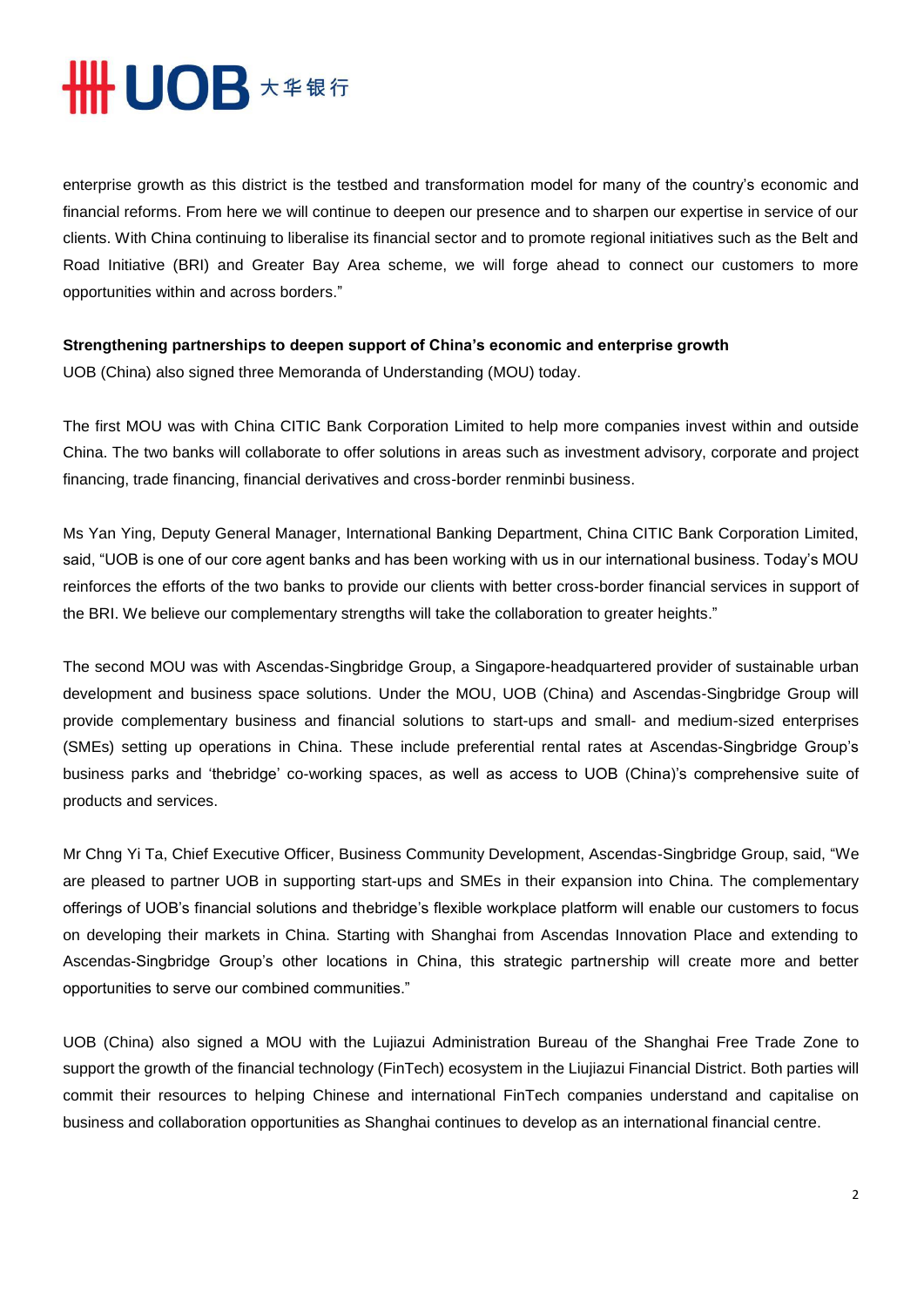# **HHUOB \*\*\*\***

A spokesperson from the Lujiazui Administration Bureau of the Shanghai Free Trade Zone said, "UOB's investment in UOB Plaza reflects its commitment to and confidence of the financial sector development here, from Lujiazui to Shanghai. Our collaboration with UOB will serve as a conduit between China and Singapore, enabling us to draw references from Singapore's best practices in supporting FinTech growth as we strive to create in Lujiazui one of the world's best FinTech communities."

Mr Foo said, "In addition to tapping our strong network and capabilities, our partnerships are one way we create the connectivity our clients need in their business expansion at home and abroad. By linking our clients to the right ecosystem partners, right locations and right financial solutions, we believe we will help them build sustainable businesses. We will also harness the experience of UOB Group in supporting the growth of FinTech companies and help contribute to the creation of a vibrant local FinTech community in Shanghai."

- Ends -

#### **About United Overseas Bank (China)**

United Overseas Bank (China) Limited (UOB (China)) is a wholly-owned subsidiary of the United Overseas Bank Limited (UOB), a leading bank in Asia. Headquartered in Shanghai, UOB (China) was incorporated in the People's Republic of China on 18 December 2007 and commenced operations on 2 January 2008. With a stable and far-sighted approach, UOB (China) has grown its network to 16 branches and sub-branches in the major cities across China.

UOB (China) is committed to our people who have carried through the entrepreneurial spirit, the focus on long-term value creation and an unwavering commitment to do what is right for our customers and our colleagues.

We believe in being a responsible financial services provider and we are committed to making a difference in the lives of our stakeholders and in the communities in which we operate. Just as we are dedicated to helping our customers manage their finances wisely and to grow their businesses, UOB (China) is steadfast in our support of social development, particularly in the areas of art, children and education.

For more information about UOB (China), please visit www.UOBChina.com.cn Or follow us on WeChat:





**For media queries, please contact:**  Sabrina Fu **Tracy Cui** Email: [Sabrina.fuy@UOBgroup.com](mailto:Sabrina.fuy@UOBgroup.com) Email[: Tracy.CuiYX@UOBgroup.com](mailto:Tracy.CuiYX@UOBgroup.com)

Strategic Communications and Client Advocacy Strategic Communications and Client Advocacy